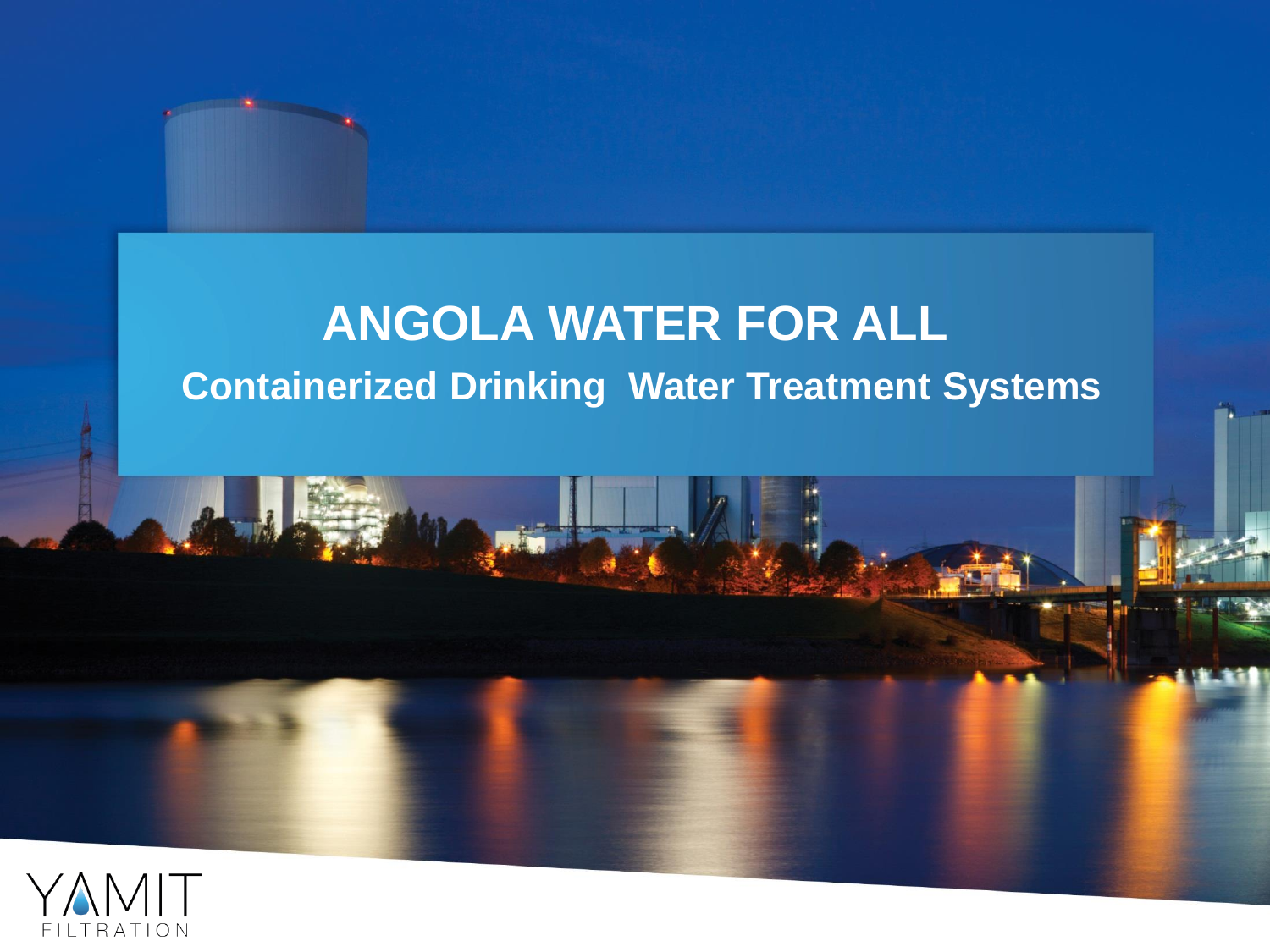## **Water for All - Containerized Drinking Water Treatment Systems**

- **Mitrelli** Group is a global enterprise dedicated to the design, implementation and execution of large-scale turnkey projects
- The Water For All is a national Angolan project aims to construct the infrastructure to supply thousands of remote villages throughout Angola with fresh, clean, potable water, and to ensure that the supply continues.
- In each village, depending on the village size, at least two public showers are and will be installed, as well as basins, laundry tubs and sewage control.
- Funded by the Angolan Government and enabled by Mitrelli's expertise, the project is trying to do something that no other organization has attempted.
- Mitrelli is one of the participating enterprises and was awarded with the execution of water systems in 212 villages off which 132 are already in operation for the last 5 years and 80 will be functional during 2018-19. Due to the success of the current project, Mitrelli is expecting to be awarded the next phases of Water For All.
- The effect of these facilities on the villages will be an astronomic improvement in health and quality of living.
- **YAMIT FILTRATION LTD,** a global provider of water filtration and treatment systems was assigned by Mitrelli to design, construct and supply 40 containerized drinking water systems for the Water For All project.

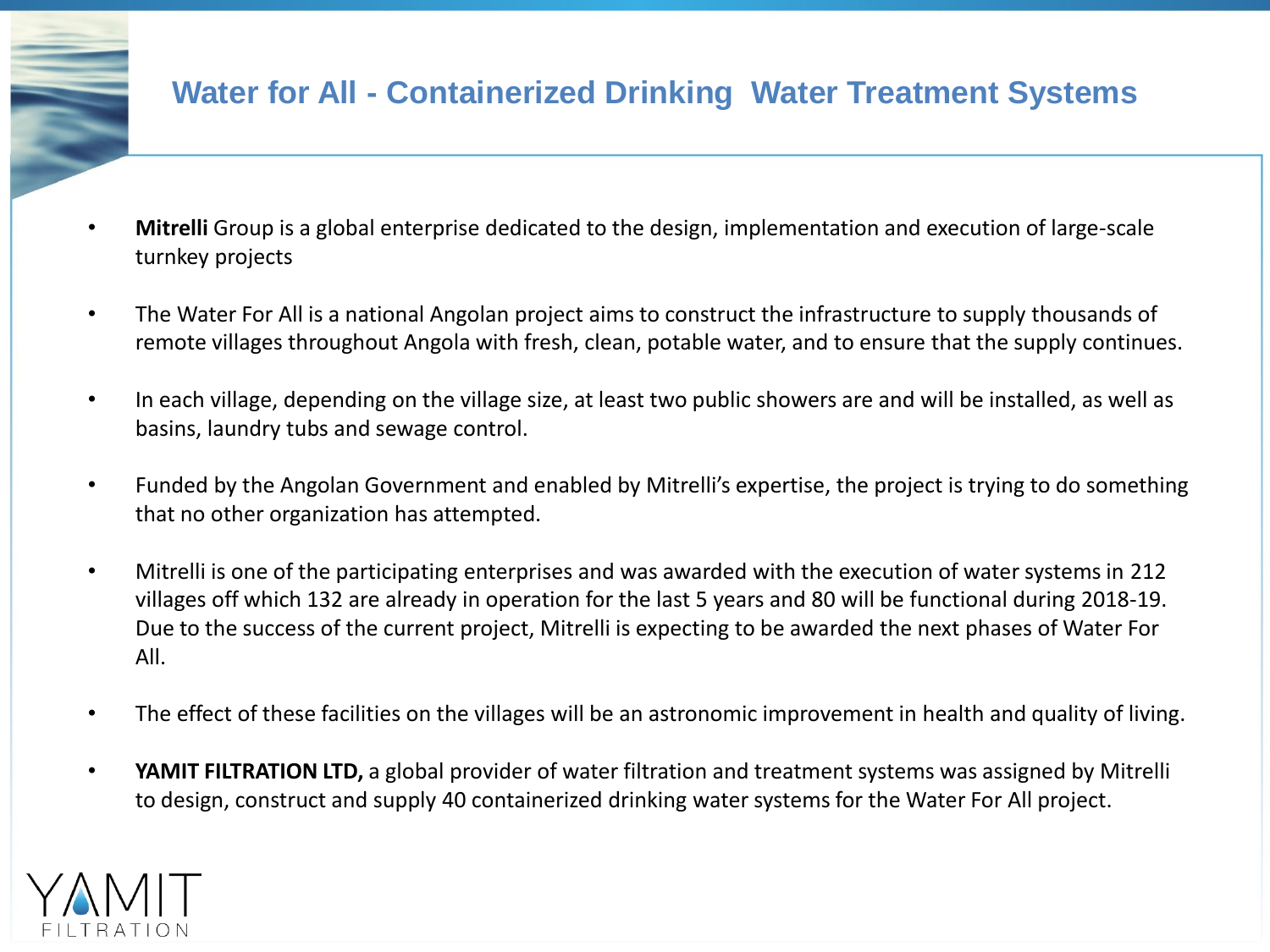# **About Yamit Filtration LTD**

Yamit Filtration LTD manufactures high quality water filtration and water treatment systems for the past 30 years.

Yamit's Filters and systems are installed and operating in thousands of locations worldwide.

We provide solutions for surface and underground water, seawater and wastewater in the most challenging environments such as seawater desalination plants, petrochemical plants, oil drilling platforms, coal mines, steel mills and municipal drinking and wastewater treatment plants.



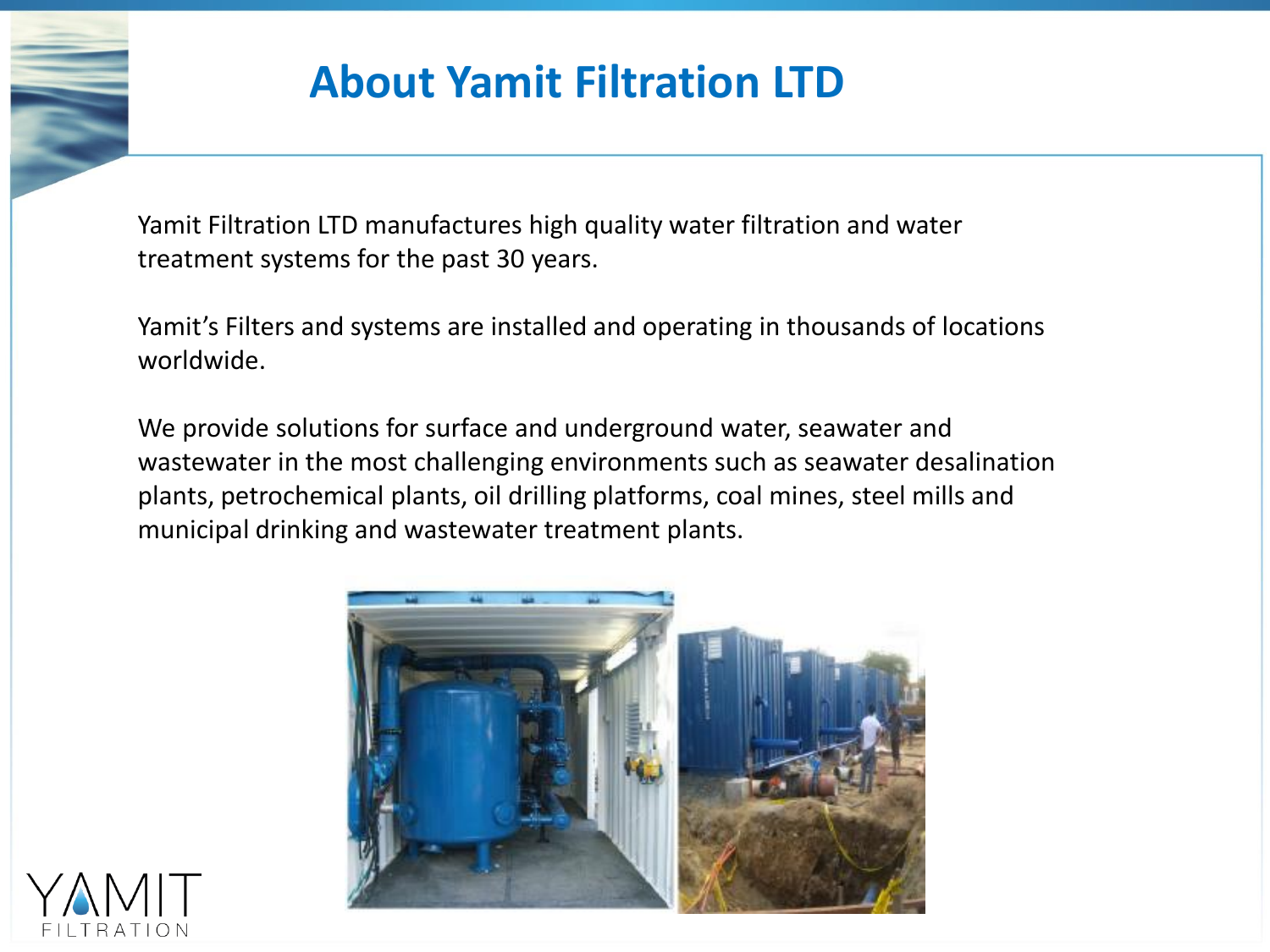## **Angola - 40 Units Containerized Drinking Water Treatment Systems**

| <b>Region:</b>                   | Africa - Angola                                              |
|----------------------------------|--------------------------------------------------------------|
| <b>Project Name:</b>             | <b>Water Treatment Project</b>                               |
| <b>Water Source:</b>             | <b>River Water</b>                                           |
| <b>Application:</b>              | <b>Drinking Water Containerized Systems</b>                  |
| <b>Treatment Process:</b>        | Coarse Screen Filter, Flocculation, Low Media                |
|                                  | Filters, High media Filters, Chlorination.                   |
| <b>Operation:</b>                | Yamit Controller.                                            |
| <b>Flow Rate:</b>                | various (Total 40 units) - 5/10/20/25/30/40 M <sup>3</sup> h |
| <b>Operation Pressure: 4 bar</b> |                                                              |





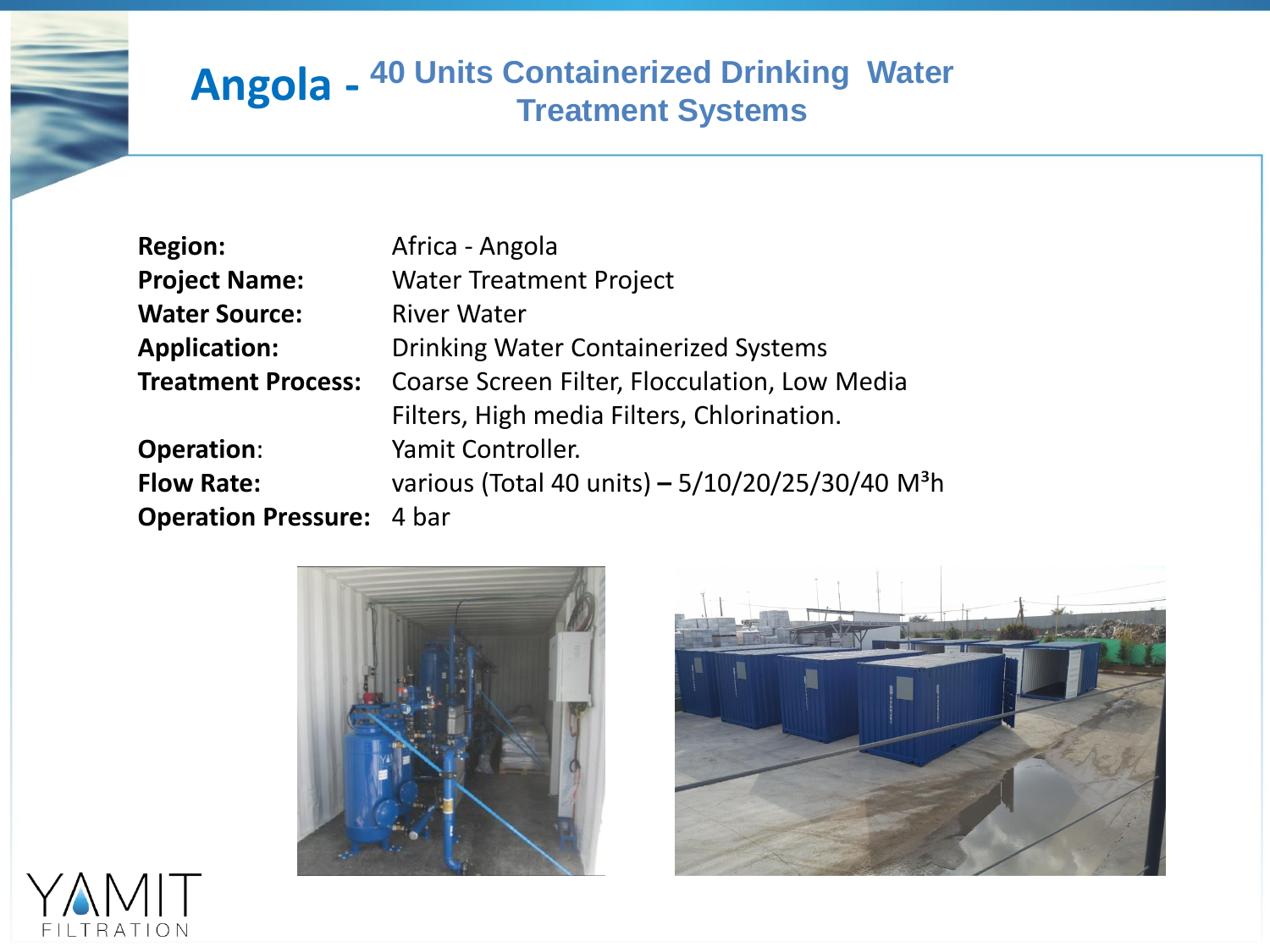## **DRINKING WATER TREATMENT SYSTEM - INTRODUCTION**

- The water treatment system is based on a number of principal components detailed below, which describe the process and the stages of the water treatment. Every component is responsible for achieving one or more aims. Together, all the components achieve the aim for which the system was built – to obtain water of the required quality, maintained for an unlimited time, provided that maintenance and servicing are performed on a regular basis.
- The containerized water treatment system works as one automatic unit, carrying out the whole process continuously. The components of the system are presented according to the order in which they appear in the process.
- The water flows through several stages, including chemical and physical processes which together achieve the desired water quality.

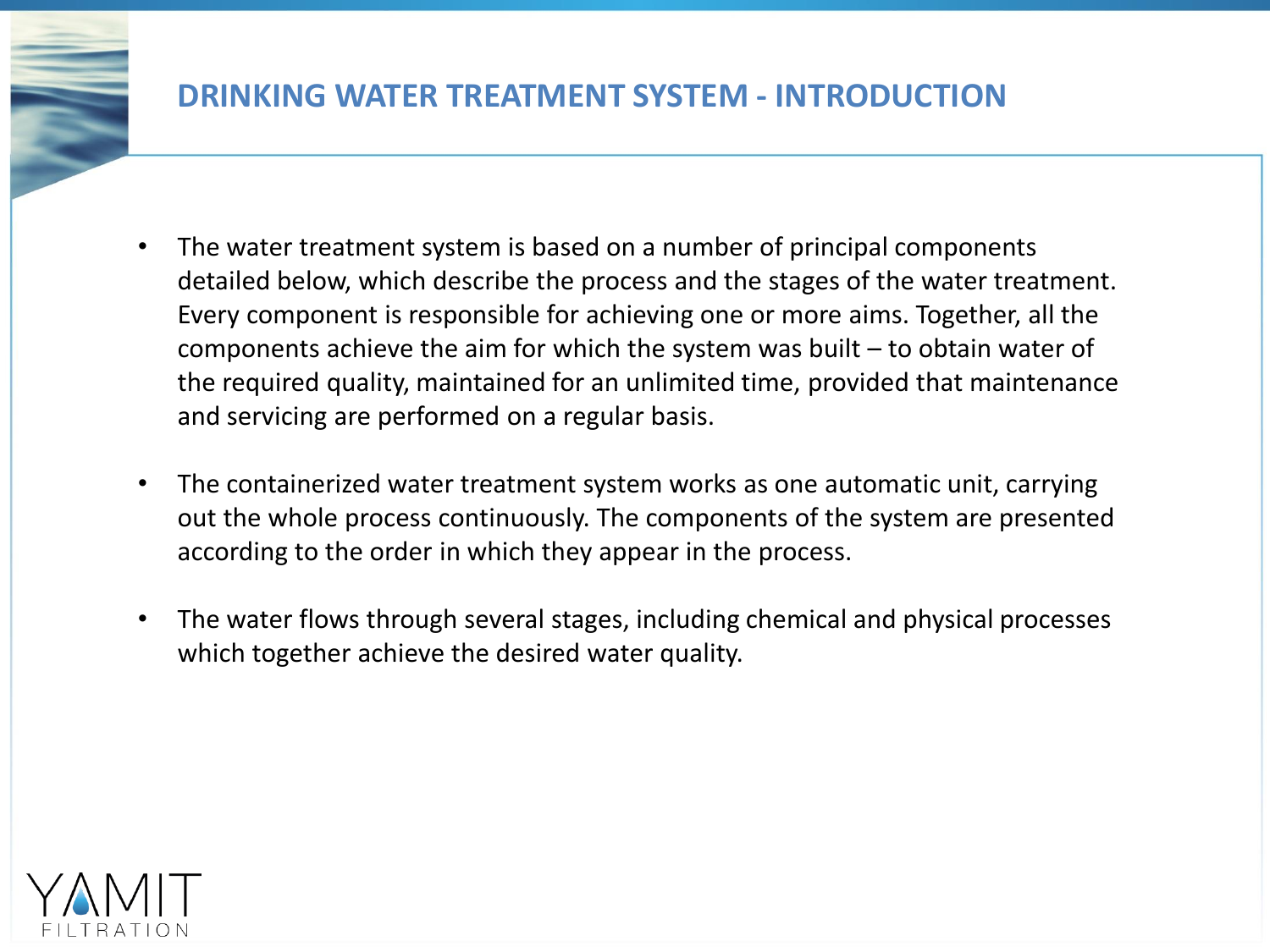# **SYSTEM - GENERAL DESCRIPTION AND YAMIT'S SCOPE OF SUPPLY (1)**



## **The process of water treatment consists of the following:**

### 1. **Aluminum Sulfate (Alum, the coagulant) dosing station**.

 The dosing station is composed of an electric dosing pump and a chemical storage tank. The dosing pump is connected to a solar cell rechargeable battery.

### 2. **Hypochlorite dosing station**

 Chlorine will be injected to the water in order to eliminate from biomass to grow on the media and in the treated water.

 The station is composed of an electric dosing pump and a chemical storage tank. The dosing pump is connected to a solar cell rechargeable battery.

### 3. **A semiautomatic screen filter to remove large solids**



#### 4. **Pretreatment single media filtration**

 Single-media filters unit with a single layer. The main duty of this treatment is to act as a pre- filtration and reduce turbidity and suspended solids level.

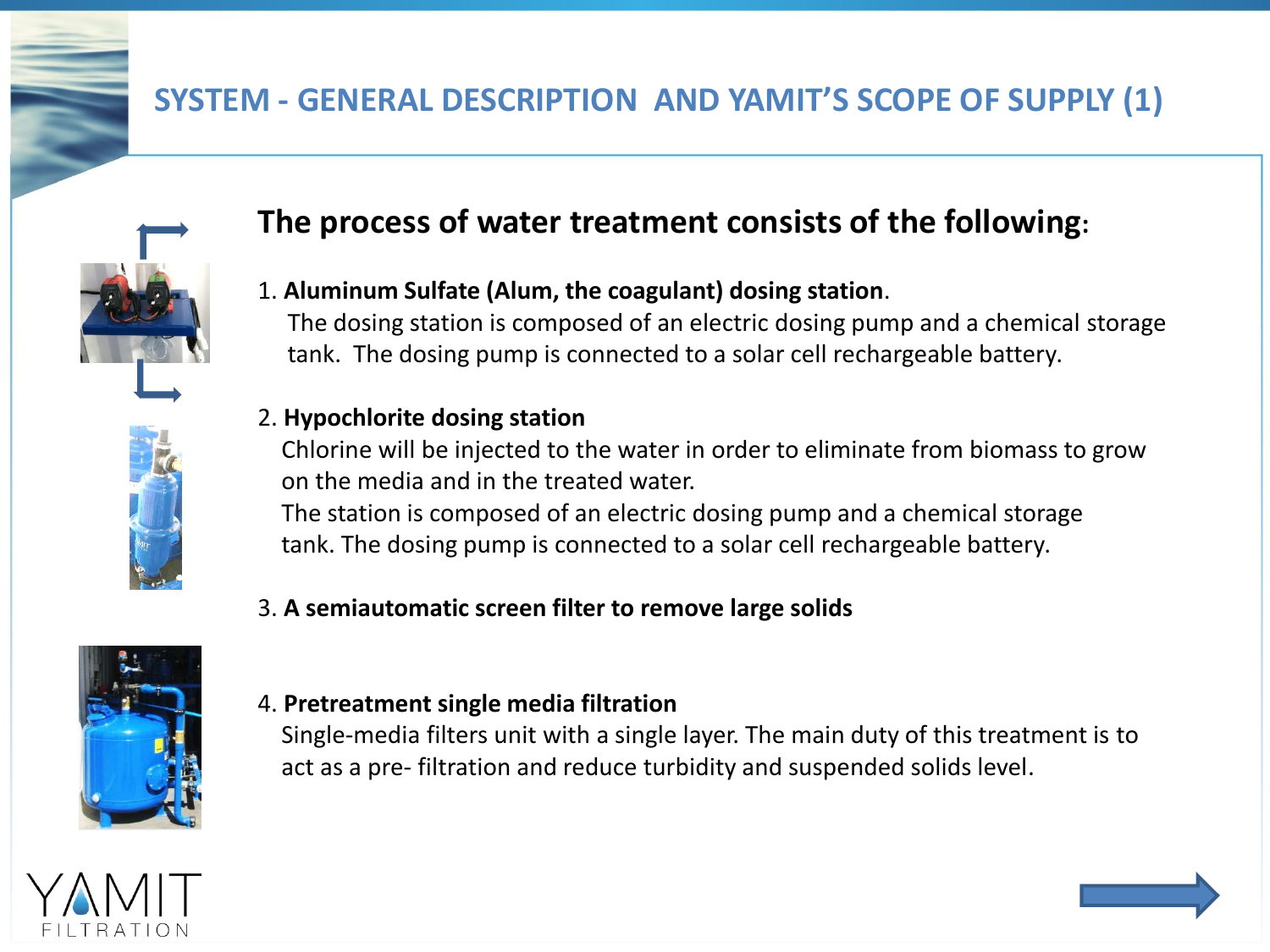# **SYSTEM - GENERAL DESCRIPTION AND YAMIT'S SCOPE OF SUPPLY (2)**



#### 5. **Multi-media filters unit**

Based on depth filtration of the feed water by multi filtering layers. The main duty of this treatment is to further reduce turbidity and finer suspended solids level.

#### 6. **A solar paneled control system**

 **I**ncludes: a solar panel, rechargeable battery, converter AC/DC and charge controller. The system provides electricity to the dosing pumps and flushing system controller from the battery which is recharged by the solar panel installed on the roof.



#### 7. **Flushing system controller**

 The filters self-cleaned system consists of a hydraulic back wash valve and DC controller.

 The back wash process is activated either by DP, preset time interval or manually. The water source for backwash is treated water from the outlet of the filters.

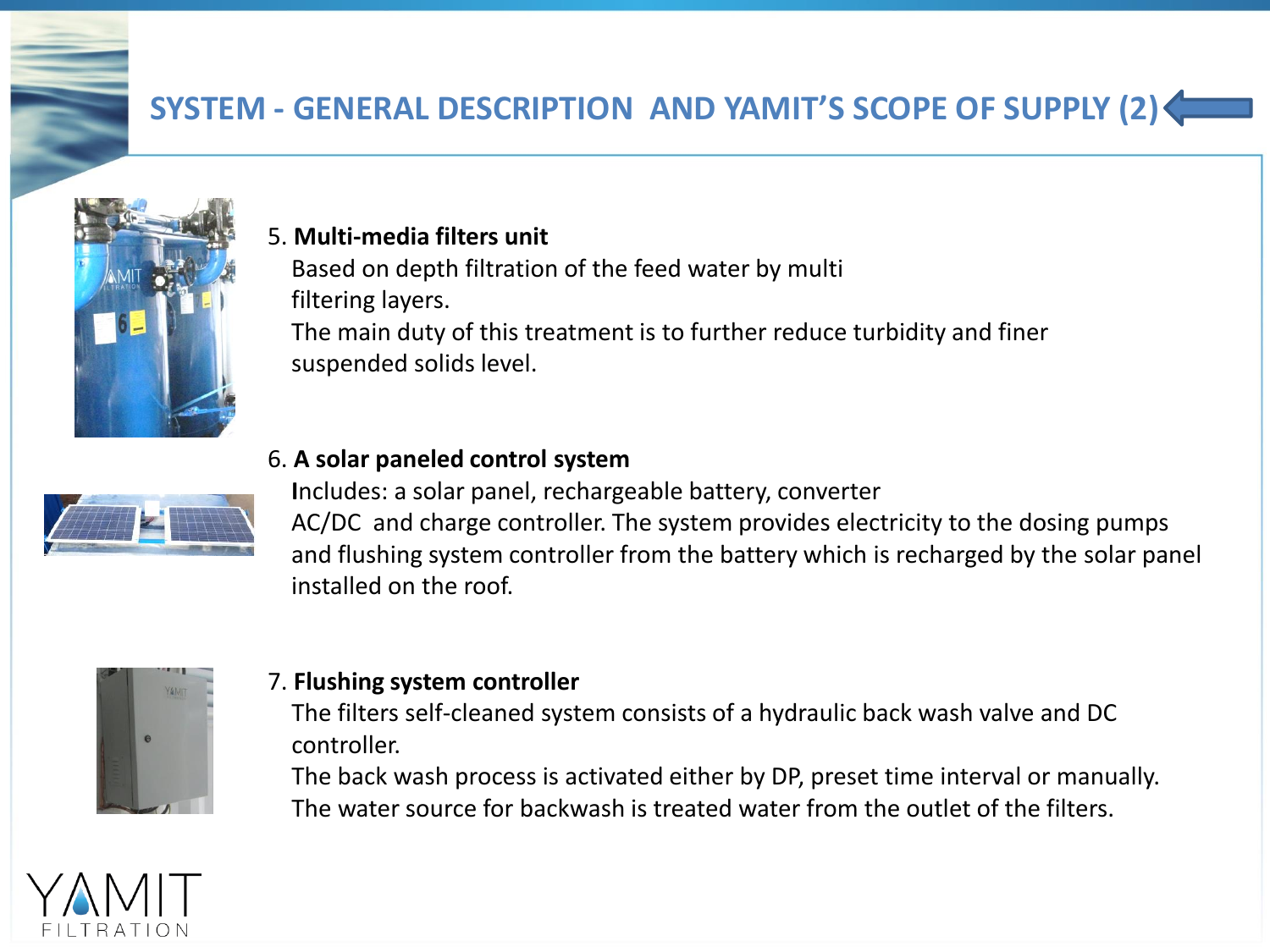# **Customer's responsibility**

- Infrastructure including inlet and outlet water connections.
- **Electricity**
- Water supply at  $2.5 3$  bar pressure and maximum 30 ppm suspended solids/50 NTU.
- Coagulant and chlorine supply
- Treated water accumulation tank



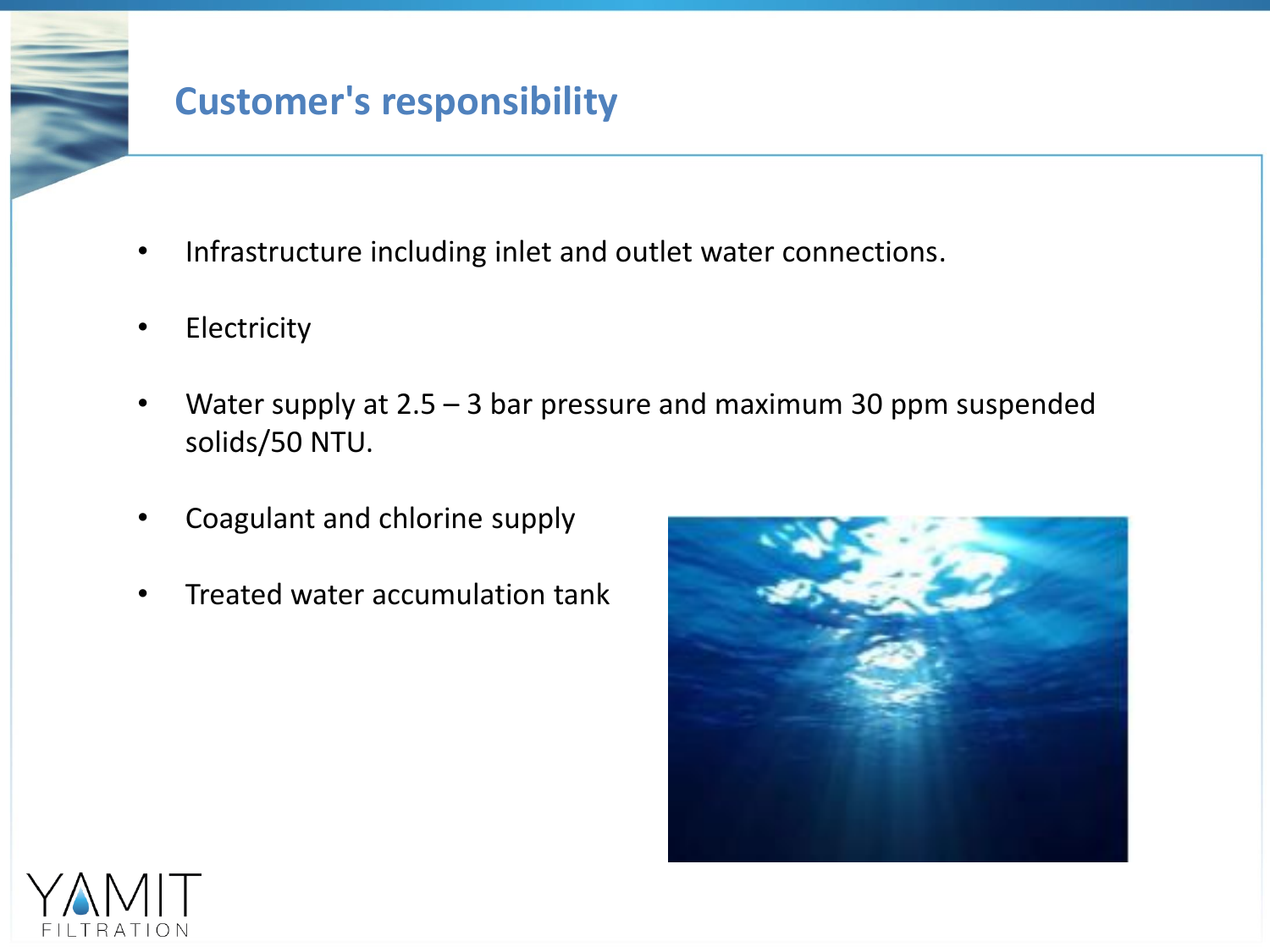# **Ready for Assembly - Angola**